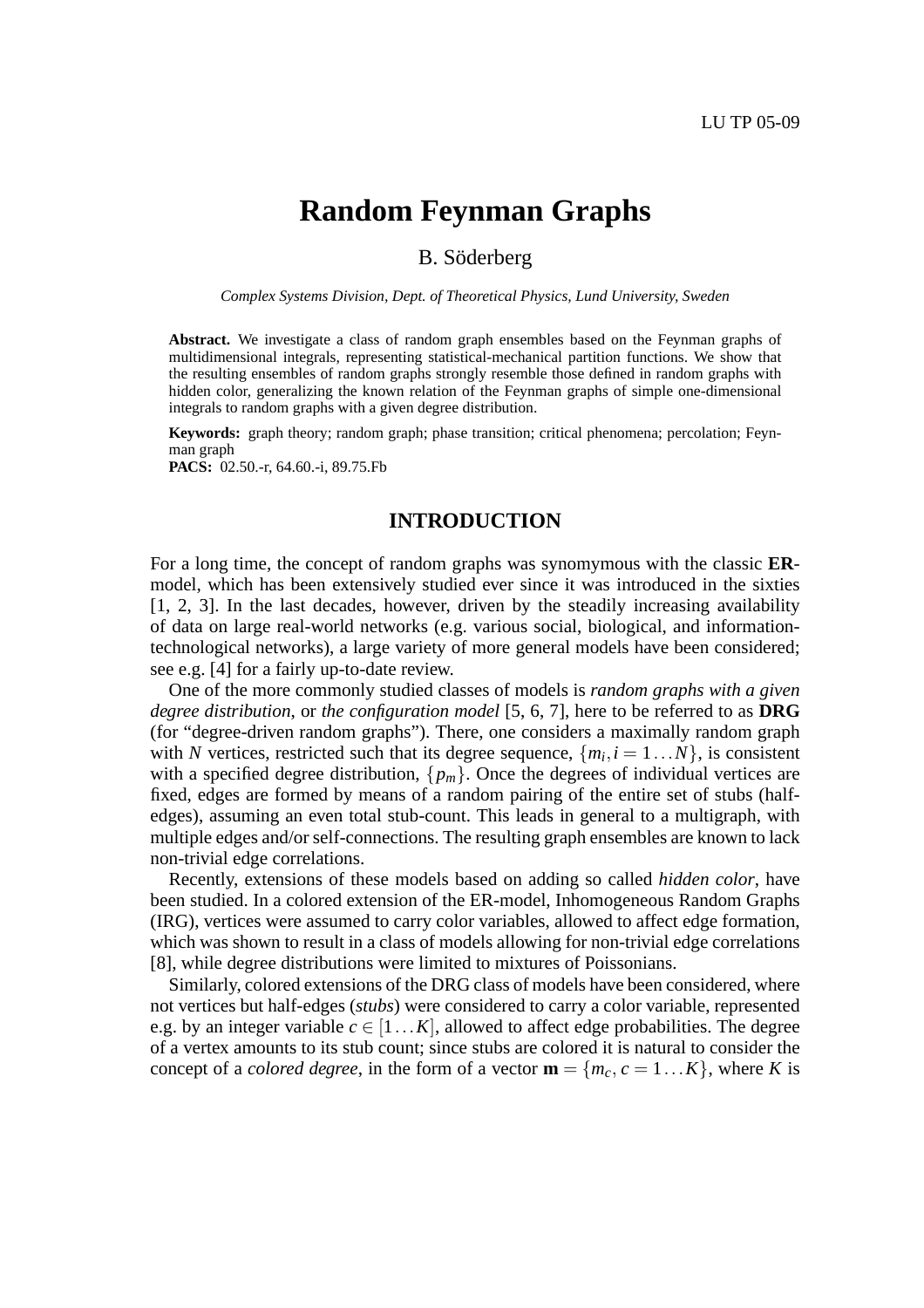the number of possible colors, and *m<sup>c</sup>* is the number of stubs of a definite color *c*. The conventional degree *m* then is obtained simply by summing up the components of its colored degree,  $m = \sum_{c=1}^{K} m_c$ . Thus, in the **CDRG** (for *Colored DRG*) class of models [9, 10, 11], random graphs with a given *colored degree distribution* are considered, where a sequence of colored degrees is chosen consistently with a specified distribution. The color is allowed to affect the edge distribution by introducing a color-dependent bias in the random pairing of stubs. The color can either be considered as an observable characteristic, or as unvisible once it has done its job (hidden color).

In this article, we will study models of random graphs based on the *Feynman graphs* associated with a class of simple statistical mechanics models, where they represent the deviations of certain integrals from a Gaussian approximation [12]. Relations between DRG models and the Feynman graphs of certain simple univariate integrals are known, and have been explored e.g. in refs. [13, 14].

We will show that such relations are not unique for univariate integrals; indeed, *any* integral of whatever dimension, representing the partition function of a statisticalmechanical system from a large class of models, will define an ensemble of random graphs related to an associated CDRG model, and this is the main result of this article.

One thing to be gained from such relations is an alternative, and perhaps more natural, way to define the associated DRG or CDRG random graph ensembles, in terms of random Feynman Graphs.

In addition, as always when relations are found between different areas of science, one may expect conceptual gains, where phenomena in one area can be simply understood in terms of well-known phenomena in the other. Thus, the relations raise questions, e.g., as to how critical parameter values in the random graph models are mirrored in terms of phase transitions in the associated statistical physics models.

## **RANDOM FEYNMAN GRAPHS - UNIVARIATE CASE**

In field theory and statistical physics, *Feynman graphs* provide a standard method for organizing the perturbative expansion of an integral *Z* representing some field theoretical or statistical physics model, around an approximate value as given by a Gaussian approximation to the integrand (see e.g. [12]).

Sometimes this approximation is based on a saddle point, an extremal point of the integrand, with the Gaussian chosen to approximate the integrand well in the neighborhood of the saddle point. However, any decomposition of the integrand into the product of a Gaussian factor and a non-trivial remainder will do.

In the spirit of refs. [13, 14], we will consider the possibility of defining ensembles of random graphs – *random Feynman graphs* – based on the Feynman graphs for such a system, with the statistical weight of each distinct graph taken to be proportional to the corresponding term in the perturbative expansion of *Z*. Much of the contents of this section concerns known results [13, 14], included to make the article reasonably selfcontained.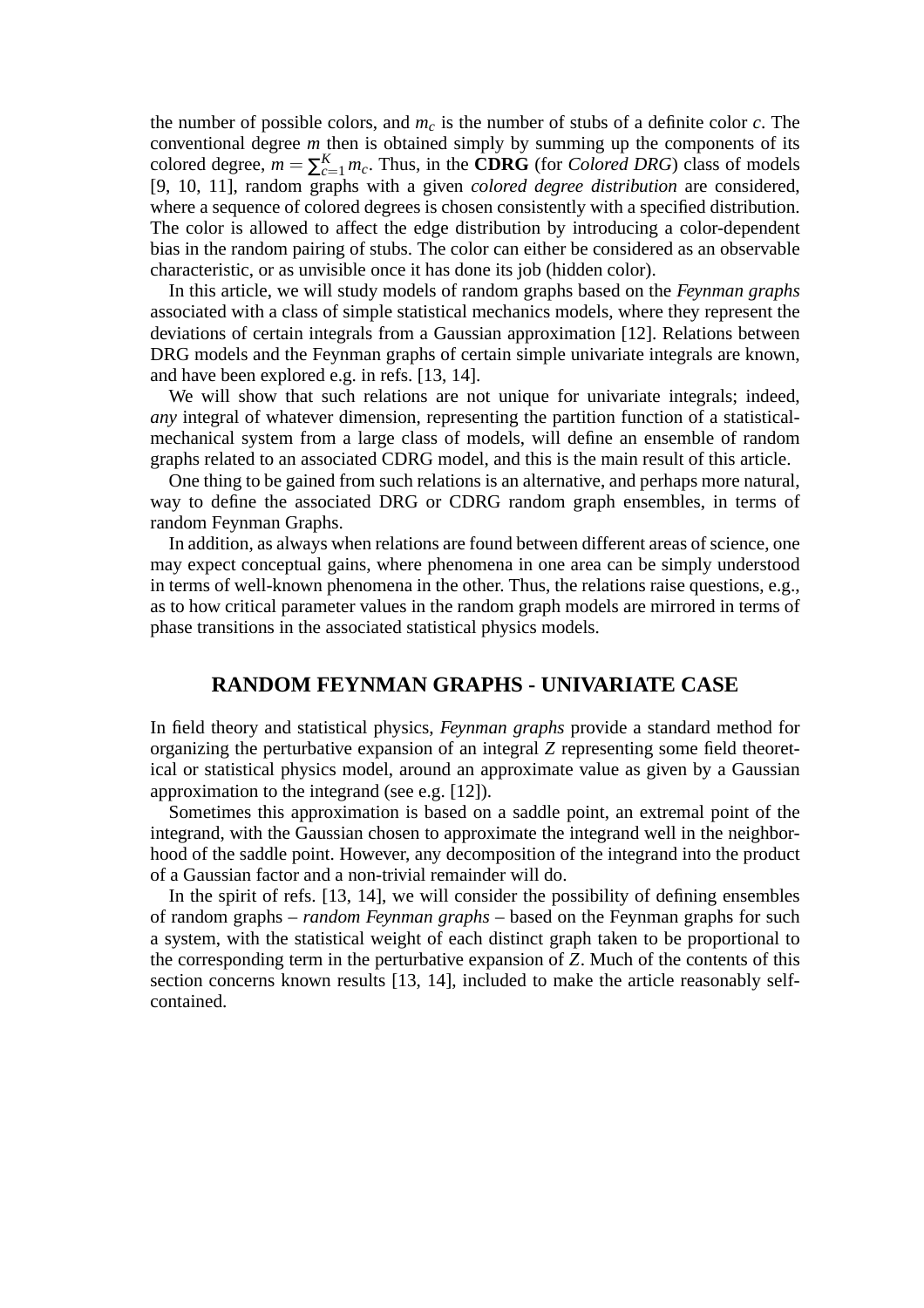## **Feynman Graphs for a Simple Integral**

In the simplest case, the integral would be over a single real variable, *x*, say, with an integrand in the form of the exponential of an action  $S(x)$ , that can be written as the sum of a simple quadratic term  $S_0(x)$  that defines the *unperturbed action*, and a non-trivial *perturbation*  $V(x)$ , typically a more complicated function. Thus, consider the (formal) integral

$$
Z = \int e^{S(x)} dx = \int e^{S_0(x) + V(x)} dx = \int e^{-bx^2/2} e^{V(x)} dx
$$
 (1)

where we restrict ourselves to  $b > 0$ , and to a perturbation *V* with only non-negative Taylor coefficients,

$$
V(x) = \sum_{n} v_n \frac{x^n}{n!}, \text{ with } v_n \ge 0, \text{ for } n = 0, 1 ...
$$
 (2)

The Feynman graphs for such an integral represent different terms in the perturbative expansion of *Z* around the Gaussian approximation,  $Z_0 = \int$  $e^{S_0(x)}dx = \int$  $e^{-bx^2/2}dx$ .

To see this, first note that considering  $V(x)$  as a perturbation means that it is to be considered as small in some sense, and so it is natural to write *Z* as the sum of a sequence of contributions, obtained by expanding the non-trivial factor  $e^{V(x)} =$  $\sum_n V(x)^n / n!$ , yielding

$$
Z = \sum_{N} \frac{Z_N}{N!}, \text{ with } Z_N = \int e^{-bx^2/2} V(x)^N dx. \tag{3}
$$

Now, each of the *N* factors of  $V(x)$  is to be associated with a distinct *vertex*, labelled  $i = 1, \ldots, N$ . Next, by Taylor-expanding each factor of  $V(x)$ ,  $Z_N$  decomposes into a sum of contributions,

$$
Z_N = \sum_{\{m_i\}} Z_{\{m_i\}}, \text{ with } \tag{4}
$$

$$
Z_{\{m_i\}} = \prod_i \frac{v_{m_i}}{m_i!} \int e^{-bx^2/2} \prod_i x^{m_i} dx
$$
 (5)

where the sequence  $\{m_i, i = 0, \ldots, N\}$  represents the chosen terms  $\{v_{m_i}x^{m_i}/m_i!\}$  in the respective Taylor expansions.

Now each factor  $x^{m_i}$  in the integrand represents a *vertex* of *degree*  $m_i$ , with each single factor of *x* representing a *stub*. Each term is now easy to evaluate. Denoting by *M* the total degree  $M = \sum_i m_i$ , we have  $\int e^{-bx^2/2}x^M dx = \varepsilon_M b^{-M/2}(M-1)!!$ , where  $\varepsilon_M$  is a 0/1-variable enforcing the restriction to even *M*;

$$
\varepsilon_M \equiv \frac{1 + (-1)^M}{2}.\tag{6}
$$

The resulting factor of (*M* −1)!! has an obvious combinatorial interpretion as the *total number of distinct pairings* of the *M* factors of *x*. In each pairing, each paired couple of *x*-factors can be associated with an *edge* between the corresponding vertices *i*, *j*.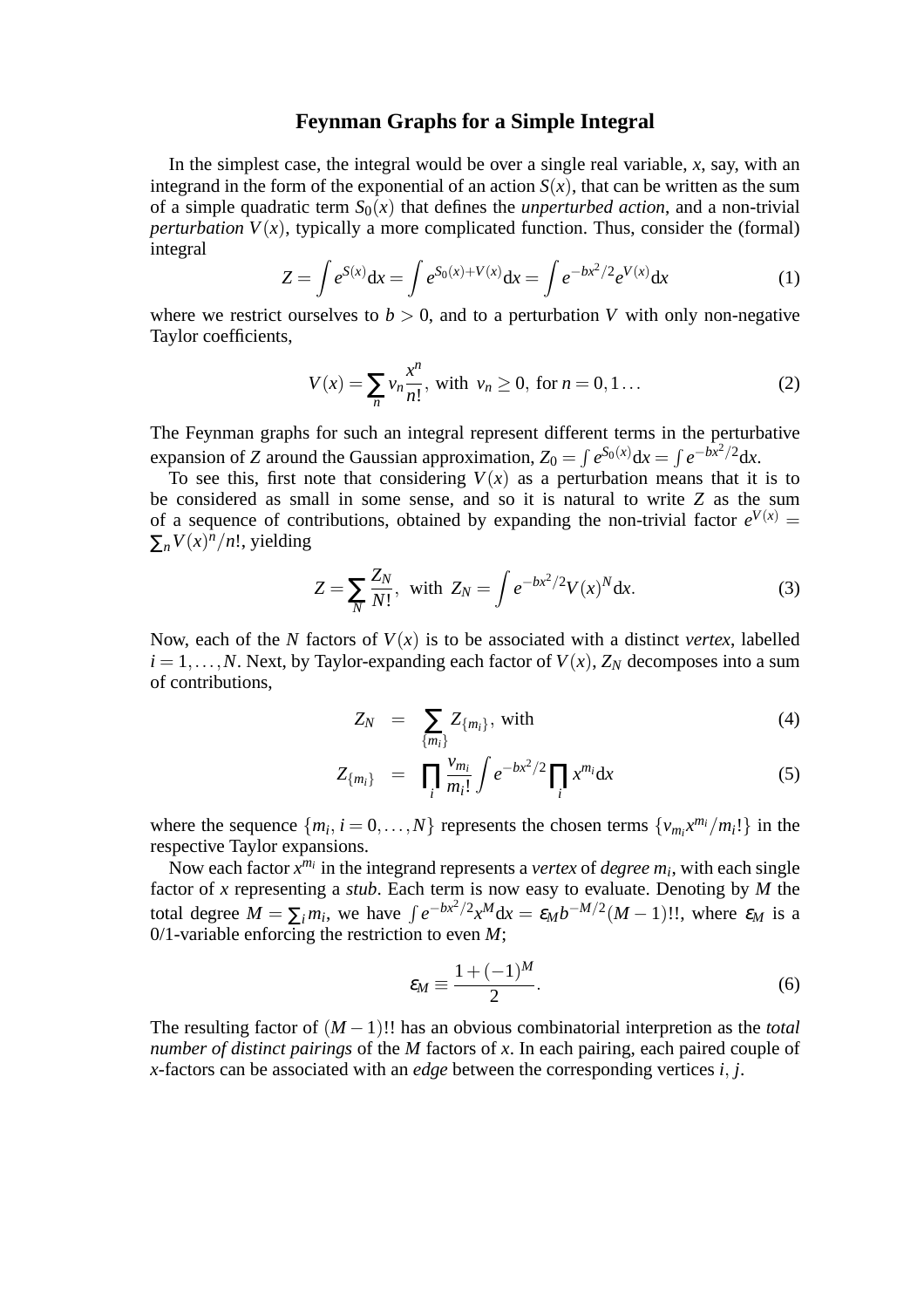By considering the *m<sup>i</sup>* distinct factors of *x* associated with the stubs of a vertex as indistinguishable, pairings can be naturally grouped into equivalence classes. Each such class of equivalent pairings can be associated with a distinct graph, a *Feynman graph* γ, representing a specific contribution to *Z*, or rather to  $\hat{Z} = Z/Z_0$ .

$$
\hat{Z} = \sum_{\gamma} Z_{\gamma}.\tag{7}
$$

The contribution  $Z_{\gamma}$  to the total  $\hat{Z}$  from a arbitrary Feynman graph  $\gamma$  defines the *value* of the graph, which is given by the following *Feynman rules*.

- 1. Each vertex *i* is associated with a factor of  $v_{m_i}$ , where  $m_i$  is its degree;
- 2. Each edge is associated with a factor of  $b^{-1}$ ;
- 3. The vertex and edge factors are multiplied together, and the result divided by the proper edge symmetry factor  $S_\gamma$  (and of course by *N*!).

The edge symmetry factor  $S_{\gamma}$  is the usual one, accounting for teh order of the edge symmetry group, with a factor of *n*! for each *m*-fold edge between distinct vertices, and a factor of  $2<sup>n</sup>n!$  for each vertex with *n* self-connections (where the  $2<sup>n</sup>$  comes from the symmetry under flipping edges involved in self-connections).

The above rules apply to *labelled graphs*, where vertices are considered distinguishable, while edges are indistinguishable, as are their directions. In many cases one considers instead *unlabelled graphs*; the only difference is that then, also vertices are considered indistinguishable. As a result, the  $1/N!$  factor will be replaced by the correct vertex symmetry factor of the particlar graph considered, which together with the edge symmetry factor yields a *total symmetry* factor  $\hat{S}_{\gamma}$ .

We will, however, focus on labelled graphs, that have distinguishable vertices.

## **Saddlepoints and Degree Distributions**

Following refs. [13, 14], we now wish to interpret the Feynman graphs associated with a particular integral as *random graphs*, with a statistical weight proportional to the corresponding contribution to  $\hat{Z}$ , as given by the Feynman rules above.

Then it is interesting to investigate what kind of random graph ensembles this leads to. For a fixed N, it is obvious that the probability for a certain *degree sequence*,  $\{m_i\}$ , is given by

$$
P\{m_i\} = \frac{Z_{\{m_i\}}}{Z_N} \tag{8}
$$

If we wish to focus on the degree of a single vertex, all we have to do is to sum over the *N* −1 other degrees, to obtain the single vertex *degree distribution*

$$
p_m = \frac{v_m}{m!} \frac{\int e^{-bx^2/2} x^m V(x)^{N-1} dx}{\int e^{-bx^2/2} V(x)^N dx}
$$
(9)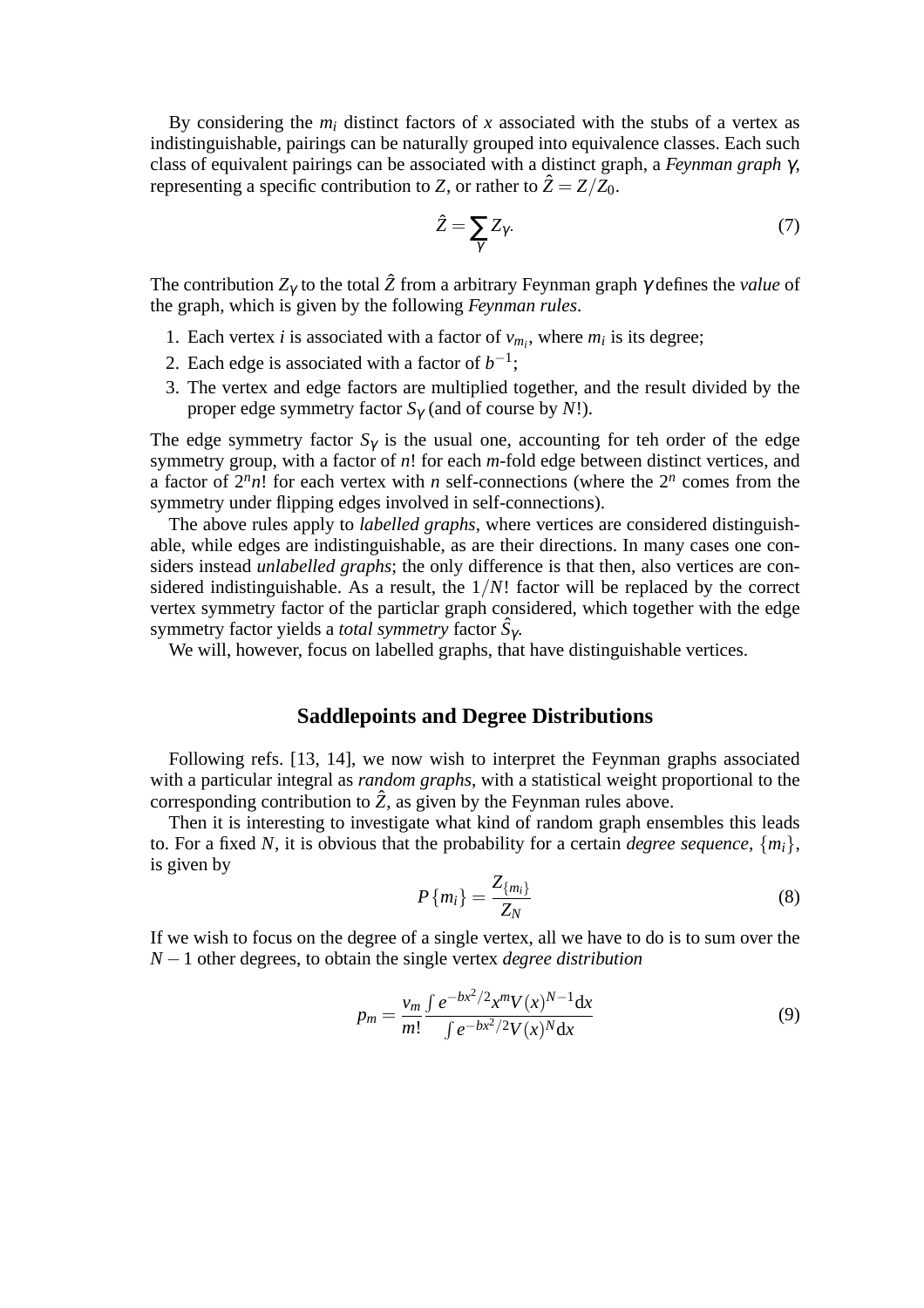having the *generating function*

$$
H(z) \equiv \sum_{m} p_{m} z^{m} = \frac{\int e^{-bx^{2}/2} V(xz) V(x)^{N-1} dx}{\int e^{-bx^{2}/2} V(x)^{N} dx}
$$
(10)

Now, assume for large *N* that *Z<sup>N</sup>* can be evaluated in a saddlepoint approximation, obtained from the neighborhood of a real, positive saddle point  $x = x_0$ , satisfying the saddle point condition corresponding to an extremal value of the "effective action",  $S_N(x) = -bx^2/2 + N\log V(x),$ 

$$
S'_N(x_0) \equiv bx_0 - NV'(x_0)/V(x_0) = 0 \tag{11}
$$

To leading order, the saddle point approximation yields

$$
Z_N \propto e^{-x_0^2/2} V_0^N,\tag{12}
$$

with  $V_0 = V(x_0)$ , yielding

$$
p_m \approx \frac{v_m x_0^m}{m! V_0} \iff H(z) \approx \frac{V(x_0 z)}{V_0}.
$$
 (13)

Thus, the perturbation  $V(x)$  has an obvious relation to the generating function for the single-vertex degree distribution of Feynman graphs; this has been pointed out and explored to some extent, e.g. in ref. [13], where the perturbation was set to *H* from the start. Note, however, that *any* perturbation *V* with non-negative Taylor coefficients will do; by rescaling the integration variable, *V* can be recast into the form of *H*.

We can also consider the joint distribution of the degrees of a small number of vertices. Thus, for the pair distribution, we obtain the nicely factorizable bivariate generating function,

$$
H_2(z_1, z_2) \approx \frac{V(x_0 z_1)V(x_0 z_2)}{V(x_0)^2} \approx H(z_1)H(z_2)
$$
 (14)

This factorization generalizes to larger sets, and indicates the approximate *independence* of the degree distributions of distinct vertices.

To clear the view, let us change the integration variable to one rescaled by  $x_0$ : with  $y = x/x_0$  and  $V_0 = V(x_0)$ , the saddle point condition (11) yields  $b = NV'(x_0)/x_0V_0$ , and we obtain, apart from an uninteresting constant,

$$
Z_N = \int \exp\left(-\frac{N\bar{m}}{2}y^2\right) H(y)^N dy \tag{15}
$$

with an integrand designed to have an extremum at  $y = 1$ ;  $\bar{m}$  is defined as the expected average degree, as given by  $\bar{m} = H'(1)$ , while  $H(1) \equiv \sum_m p_m = 1$  of course is assumed. Note that the integrand has the form of a fixed factor taken to the *N*th power, indicating that for large *N*, the saddle point approximation should be OK (provided the correct saddle point is used).

In what follows, we will assume we have performed such a rescaling to a natural variable *y*, and that  $Z_N$  is defined by eq. (15), with  $H(z) = \sum_m p_m z^m$  taken to generate a *desired degree distribution* {*pm*}.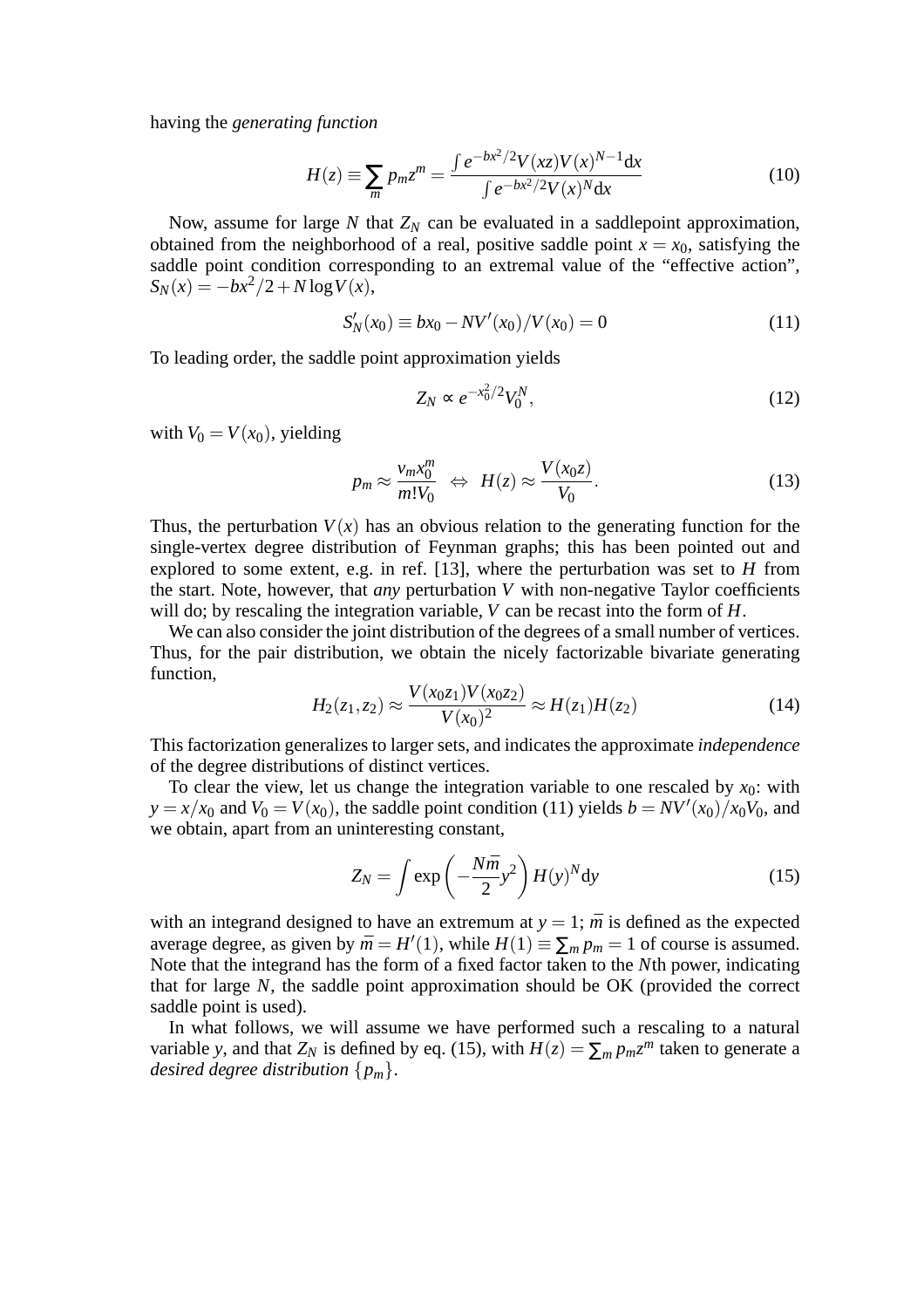#### **Similarities and Differences to DRG**

Based on the expression eq. (15) for  $Z_N$ , let us compare the resulting ensemble of *Random Feynman Graphs* (RFG) and compare it to the corresponding DRG model with a degree distribution  $\{p_m\}$  given by the one generated by  $H(x)$ .

Let us first note that Feynman graphs are based on Gaussian integrals, where the value Let us first note that I cynthian graphs are based on Gaussian integrals, where the value  $(M-1)!!$  of the integral  $\int x^M e^{-bx^2/2} dx$  for an even *M* obviously stems from the number of distinct pairings of the *M* factors of *x* in  $x^M$ . Thus, for a given degree sequence  $\{m_i\}$ yielding an even total stub count  $M = \sum_i m_i$ , the distribution over compatible Feymnan graphs is obviously given by random stub pairing, just as in DRG. Thus, the *restrictions to a fixed degree sequence* of a DRG model and the associated RFG model are obviously identical, and so it is enough to compare the distributions over degree sequences,  $P\{m_i\}$ . In DRG, this factorizes as  $\prod_i p_{m_i}$ , with the small modification that *M* must be even.

For RFG, we obtain, with  $M \equiv \sum_i m_i$ ,

$$
P\{m_i\} = \prod_i p_{m_i} \frac{\int e^{-\frac{N\bar{m}}{2}x^2} x^M dx}{\int e^{-\frac{N\bar{m}}{2}x^2} H(x)^N dx} \approx \prod_i p_{m_i} (M-1)!! (N\bar{m})^{-M/2} \frac{\int e^{-\frac{N\bar{m}}{2}x^2} x^M dx}{\int e^{-\frac{N\bar{m}}{2}x^2} H(x)^N dx}
$$
(16)

which, apart from a factor depending only on *M*, is identical to the DRG expression. This implies that the *restrictions to a fixed total stub count M* of a DRG model and the associated RFG model are *identical*, and so it is enough to compare the distributions over total stub counts, *PM*.

The *M*-distribution is simplest expressed in terms of its generating function,  $U(z) =$  $\sum_M P_M z^M$ . For DRG, it is essentially given by  $U(z) \sim H(z)^{\bar{N}}$ . The trivial requirement of an even *M* yields the slightly modified expression

$$
U^{\text{DRG}}(z) = \frac{H(z)^N + H(-z)^N}{1 + H(-1)^N}
$$
\n(17)

corresponding to the distribution

$$
P_M^{\text{DRG}} \propto \mathcal{E}_M \sum_{\{m_i\}} \delta_{M,\sum m_i} \prod_i p_{m_i} \tag{18}
$$

For RFG, on the other hand, the result is obviously given by  $P_M^{\text{\tiny EFG}} = \frac{Z_{NM}}{Z_N}$  $\frac{Z_{NM}}{Z_N}$ , yielding the generating function

$$
U^{\text{RFG}}(z) = \frac{\int e^{-\frac{N\bar{m}}{2}x^2} H(xz)^N dx}{\int e^{-\frac{N\bar{m}}{2}x^2} H(x)^N dx}
$$
(19)

The resulting *M*-distribution can be written as

$$
P_M^{\text{RFG}} \propto (M-1)!! \left( N \bar{m} \right)^{-M/2} P_M^{\text{DRG}},\tag{20}
$$

and that is essentially the *only* difference between the models.

Thus, upon clamping the total stub count *M* to an even number close to the expected value  $\overline{M} = N\overline{m}$ , a pair of associated DRG and RFG models are identical [13, 14]. Note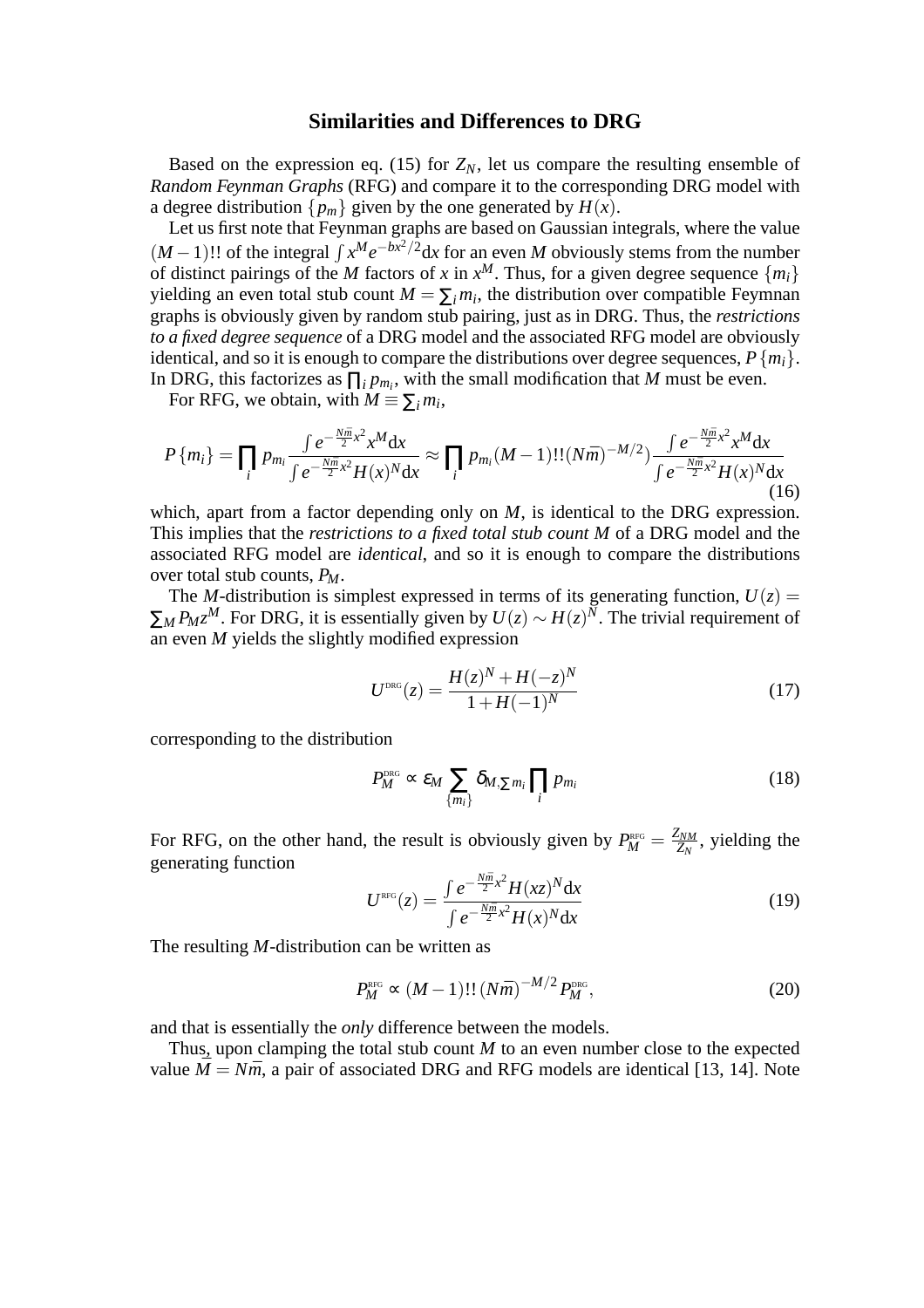that the relative factor in eq. (20),  $(N\bar{m})^{-M/2} P_M^{\text{prg}}$ , is stationary for the expected value  $M = N\bar{m}$ , which shows that the agreement for clamped *M* is not very sensitive to the precise clamped value, as long as it is not too far from the expected value  $\overline{M}$ .

#### **Validity of the Saddle Point Approximation**

At the basis of the above discussion is the assumption that the saddle point contributions really dominates  $Z_N$  for large  $N$ , which is not obviously always the case. A necessary condition is that  $x_0 = 1$  defines a *local maximum* of the effective action  $S_{\text{eff}}(x) \approx -\bar{m}x^2/2 + \log H(x)$ , yielding the rather weak requirement

$$
S_{\rm eff}''(x=1) \propto \langle m(m-2) \rangle - \langle m \rangle^2 < 0 \iff \langle m^2 \rangle - \langle m \rangle^2 < 2 \langle m \rangle \tag{21}
$$

This does not appear to correspond to any obvious property of the associated graph ensemble.

In case this condition is not fulfilled, the contributions from  $x \approx 1$  will fail to dominate  $Z_N$  for large *N*. A possible scenario then is that a competing saddle point  $x_0 \neq 1$  will take over; assume it is on the positive real axis. Then we can always define a *rescaled* integration variable  $\tilde{x} = x/x_0$ , such that the proper saddle point is moved to  $\tilde{x} = 1$ . The resulting degree distribution  $\{\tilde{p}_m\}$  will have a geometric factor as compared to the expected one,

$$
\tilde{H}(\tilde{x}) = \frac{H(x_0 \tilde{x})}{H(x_0)} \iff \tilde{p}_m = \frac{x_0^m p_m}{H(x_0)}.
$$
\n(22)

Similarly, if we consider the full *Z* instead of merely the restriction  $Z_N$  to a fixed order *N*, we have, in the rescaled variables,

$$
Z \sim \int e^{N_0 s(x)} dx, \text{ with } (23)
$$

$$
s(x) = -\bar{m}\frac{x^2}{2} + H(x)
$$
 (24)

where the parameter  $N_0$  is to be taken as a *desired value* of N. Then  $s'(1) = 0$ , and we have a saddle point at  $x = 1$ , just as for  $Z_N$  with  $N = N_0$ . This time, however, the requirement of a local maximum,  $s''(1) < 0$ , is stronger; furthermore, it has an obvious interpretation: it becomes the well-known condition of *subcriticality*, i.e. the non-existance of a *giant component* in the associated DRG model,

$$
-\bar{m} + H''(x) < 0 \Leftrightarrow \langle m(m-2) \rangle < 0 \tag{25}
$$

It is also interesting, for a fixed large  $N_0$ , to compare the full *Z* to the restrictions  $Z_N$ for different N in the neighborhood of  $N_0$ , and to the double restrictions  $Z_{NM}$  for different *M* in the neighborhood of  $M_0 = N_0 \bar{m}$ . Of course, *Z* will almost always define a divergent integral, but we can assume it to be formally dominated by the saddle point value, and compare that to the contributions from different *N* and *M*. We have

$$
Z = \int e^{-N_0 \bar{m}x^2/2 + N_0 H(x)} dx
$$
 (26)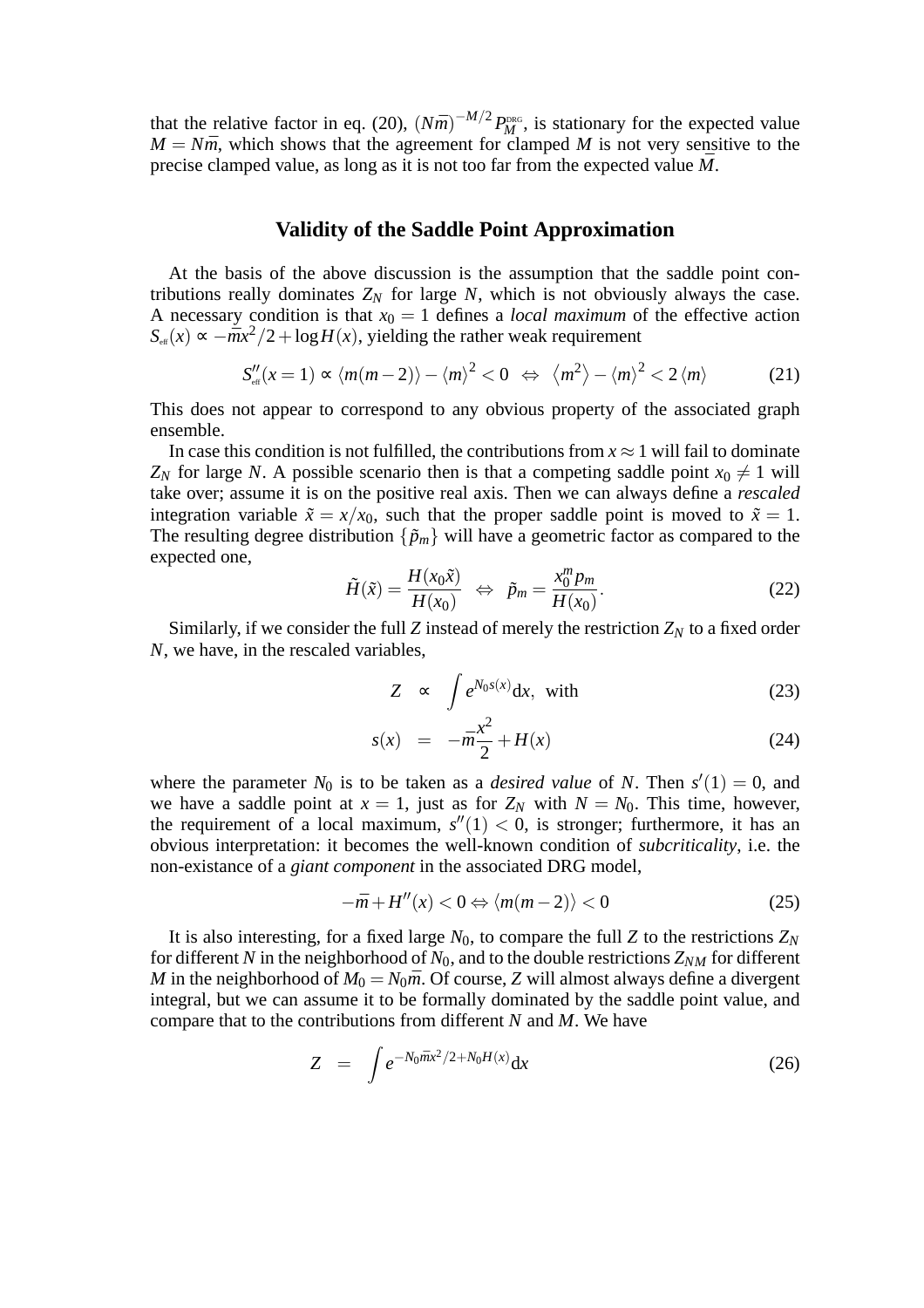$$
Z_N = \frac{N_0^N}{N!} \int e^{-N_0 \bar{m}x^2/2} H(x)^N dx
$$
 (27)

$$
Z_{NM} = \frac{N_0^N}{N!} \oint \frac{dz}{2\pi i z} z^{-M} H(z)^N \int e^{-N_0 \bar{m}x^2/2} x^M dx
$$
 (28)

(29)

where we assume *Z* to have a proper saddle point at  $x = 1$ , i.e.  $\langle m(m-2) \rangle < 0$ . This implies the saddle point value  $e^{N_0(1-\bar{m}/2)}$  for *Z*, as well as for  $Z_N$  with  $N = N_0$ . For  $Z_N$ with a slightly different  $N$ , the value will to lowest order not change – the prefactor is obviously staionary, and due to the dominance of the saddle point  $x = 1$ , a slightly different power of  $H(1) = 1$  makes no difference.

Thus,  $Z_N$  as a function of N will have an extremum at  $N = N_0$ ; furthermore, the corresponding saddle point value coincides will that of *Z*. In a similar way, *ZNM* as a function of *M* for fixed  $N = N_0$ , will have an extremum for  $M = N\bar{m}$ , and the saddle point value coincides with that of *ZN*. This indicates that under certain circumstances, *Z* gets its most important contributions from  $N \sim N_0$  and  $M \sim N_0 \bar{m}$ , as it should.

# **RANDOM FEYNMAN GRAPHS - MULTIVARIATE CASE**

Now let us investigate instead the slightly more complicated case of a multivariate integral, representing a statistical mechanical partition function for a *K*-dimensional variable  $\mathbf{x} = \{x_a, a = 1...K\}$ . Thus, consider the *K*-dimensional integral

$$
Z = \int e^{S(\mathbf{x})} d^{K} \mathbf{x} = \int e^{S_0(\mathbf{x}) + V(\mathbf{x})} d^{K} \mathbf{x} = \int e^{-\frac{1}{2}\mathbf{x}^{\top} \mathbf{B} \mathbf{x}} e^{V(\mathbf{x})} d^{K} \mathbf{x}
$$
(30)

with an action  $S(\mathbf{x})$  in the form of an unperturbed quadratic action  $S_0(\mathbf{x}) =$  $-\sum_{ab} x_a B_{ab} x_b/2$  plus a perturbation  $V(\mathbf{x})$ . We will restrict our attention to cases where (i) the inverse  $B^{-1}$  of the symmetric matrix **B** has no negative elements, and (ii) the perturbation  $V(\mathbf{x})$  has only non-negative multivariate Taylor coefficients, i.e.

$$
V(\mathbf{x}) = \sum_{\{m_a\}} v_{\{m_a\}} \prod_a \frac{x_a^{m_a}}{m_a!} = \sum_{\mathbf{m}} v_{\mathbf{m}} \frac{\mathbf{x}^{\mathbf{m}}}{\mathbf{m}!},
$$
(31)

with 
$$
v_{\mathbf{m}} \ge 0
$$
 (32)

in terms of the multivariate power  $\mathbf{m} = \{m_a, a = 1...K\}$ , and  $\mathbf{m}! \equiv \prod_a m_a!$ .

## **Feynman Graphs for a Multivariate Integral**

The partition function *Z* can be evaluated in a perturbative manner around the Gaussian approximation, in complete analogy to the univariate case, with the perturbative expansion organized in the form of a sum of contributions associated with Feynman graphs, as follows.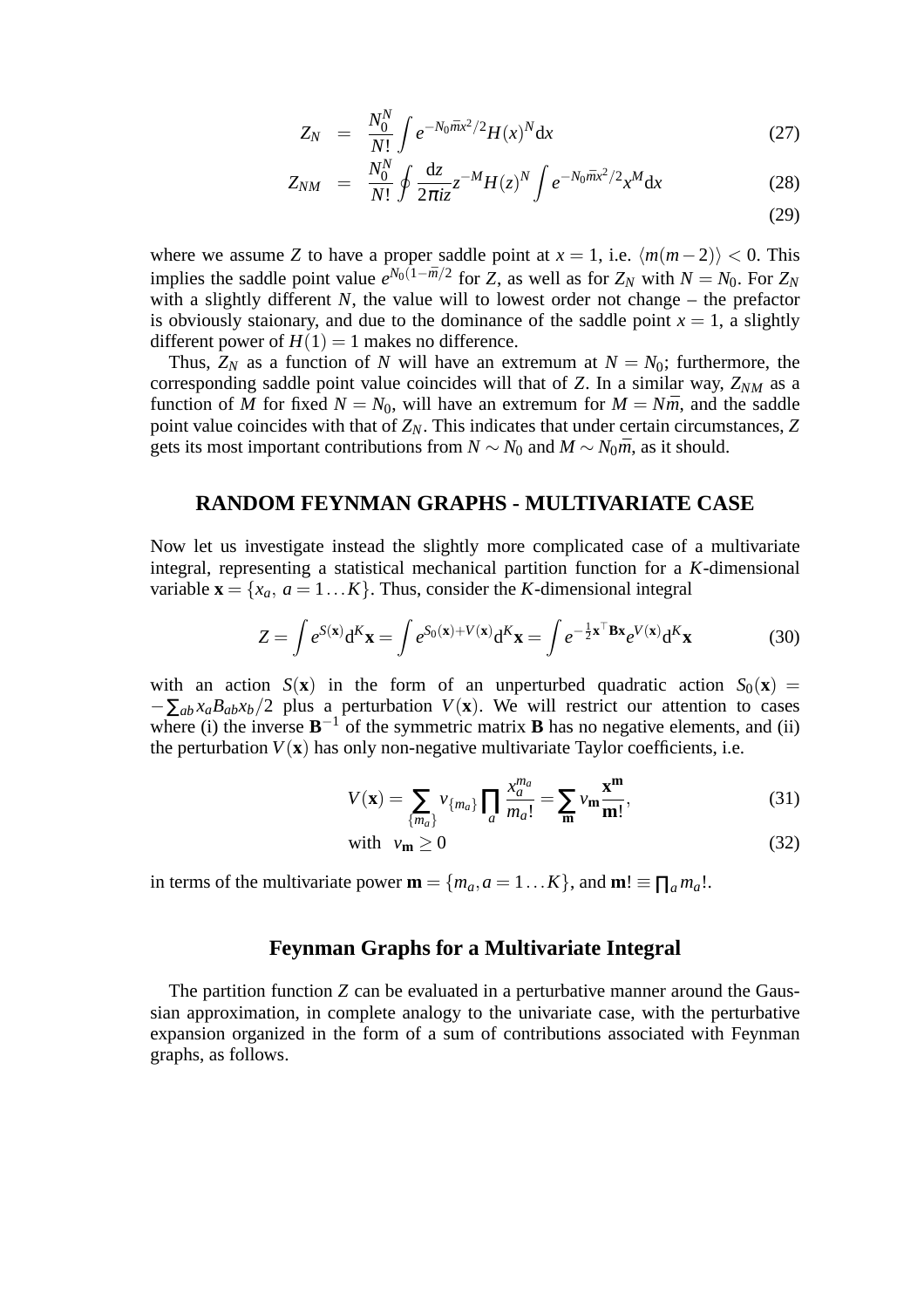The first step is to expand  $e^{V(x)}$ , yielding the decomposition

$$
Z = \sum_{N} \frac{Z_N}{N!}, \text{ with} \tag{33}
$$

$$
Z_N = \int e^{-\frac{1}{2}\mathbf{x}^\top \mathbf{B} \mathbf{x}} V(\mathbf{x})^N d^K \mathbf{x}
$$
 (34)

Then, each of the *N* factors  $V(\mathbf{x})$  is associated with a distinct vertex *i*, and Taylorexpanded to yield

$$
Z_N = \sum_{\{\mathbf{m}_i\}} Z_{\{\mathbf{m}_i\}}, \text{ with } (35)
$$

$$
Z_{\{\mathbf{m}_i\}} = \prod_{i=1}^N \frac{v_{\mathbf{m}_i}}{\mathbf{m}_i!} \int e^{-\frac{1}{2}\mathbf{x}^\top \mathbf{B} \mathbf{x}} \prod_i \mathbf{x}^{\mathbf{m}_i} \mathbf{d}^K \mathbf{x}
$$
(36)

For each of the factors **x m***i* , its multivariate power **m***<sup>i</sup>* is interpreted as the *colored degree* of vertex *i*; thus, each of its *mia* factors *x<sup>a</sup>* is associated with a stub with color *a*, belonging to vertex *i*, which has the (plain) degree  $m_i = \sum_a m_{ia}$ .

It is obvious that the integral in eq. (36) depends on  $\{m_i\}$  only via the total colored stub count  $M = \sum_i m_i$ . Again, as in the univariate case, the value can be seen as arising from all possible ways to pair the  $M = \sum_{a} M_a$  (which again must be even) distinct **x**factors.

The pairings can be organized in equivalence classes, corresponding to distinct *Feyn-*The pairings can be organized in equivalence classes, corresponding to distinct *Feynman graphs*, as usual characterized by a unique adjacency matrix  $\{n_{ij}\}$ . Each element  $n_{ij}$  counts the number of stubs of vertex *i* that are paired with a stub from vertex *j*. The value of  $\hat{Z} = Z/Z_0$ , with  $Z_0 = \int$  $e^{-\frac{1}{2}x^{\top}Bx}dx$ , becomes the sum over contributions from the individual Feynman graphs γ,

$$
\hat{Z} = \sum_{\gamma} Z_{\gamma} \tag{37}
$$

These counts can be further decomposed into the elements of a *colored adjacency matrix* © hese counts can be further decomposed into the elements of a *colored adjacency matrix*<br> $n_{iajb}$ }, with elements  $n_{iajb}$  counting the number of *a*-colored stubs of vertex *i* that are paired with a *b*-colored stub of vertex *j*, such that the sum rules  $m_{ia} = \sum_{ib} n_{iajb}$  and  $n_{ij} = \sum_{ab} n_{iajb}$  hold.

Thus, the contribution to  $\hat{Z}$  from each graph  $\gamma$  – its *value*  $Z_{\gamma}$  – is due to a sum over pairings consistent with that graph, and is given by the following *Feynman rules* for the contribution.

- 1. Each stub in γ is assigned an independent color variable *a*.
- 2. Each vertex *i* is associated with a factor  $v_{\mathbf{m}_i}$ , where  $\mathbf{m}_i = \{m_{ia}\}\$ is its colored degree;
- 3. Each edge with stub colors  $(a, b)$  at its endpoints is associated with a factor of  $\mathbf{B}_{ab}^{-1}$ ;
- 4. The vertex and edge factors are multiplied together, the result is summed over all stub colors, and the result divided by the proper edge symmetry factor  $S_\gamma$  (and of course by *N*!).

These rules are obvious generalizations of the univariate versions.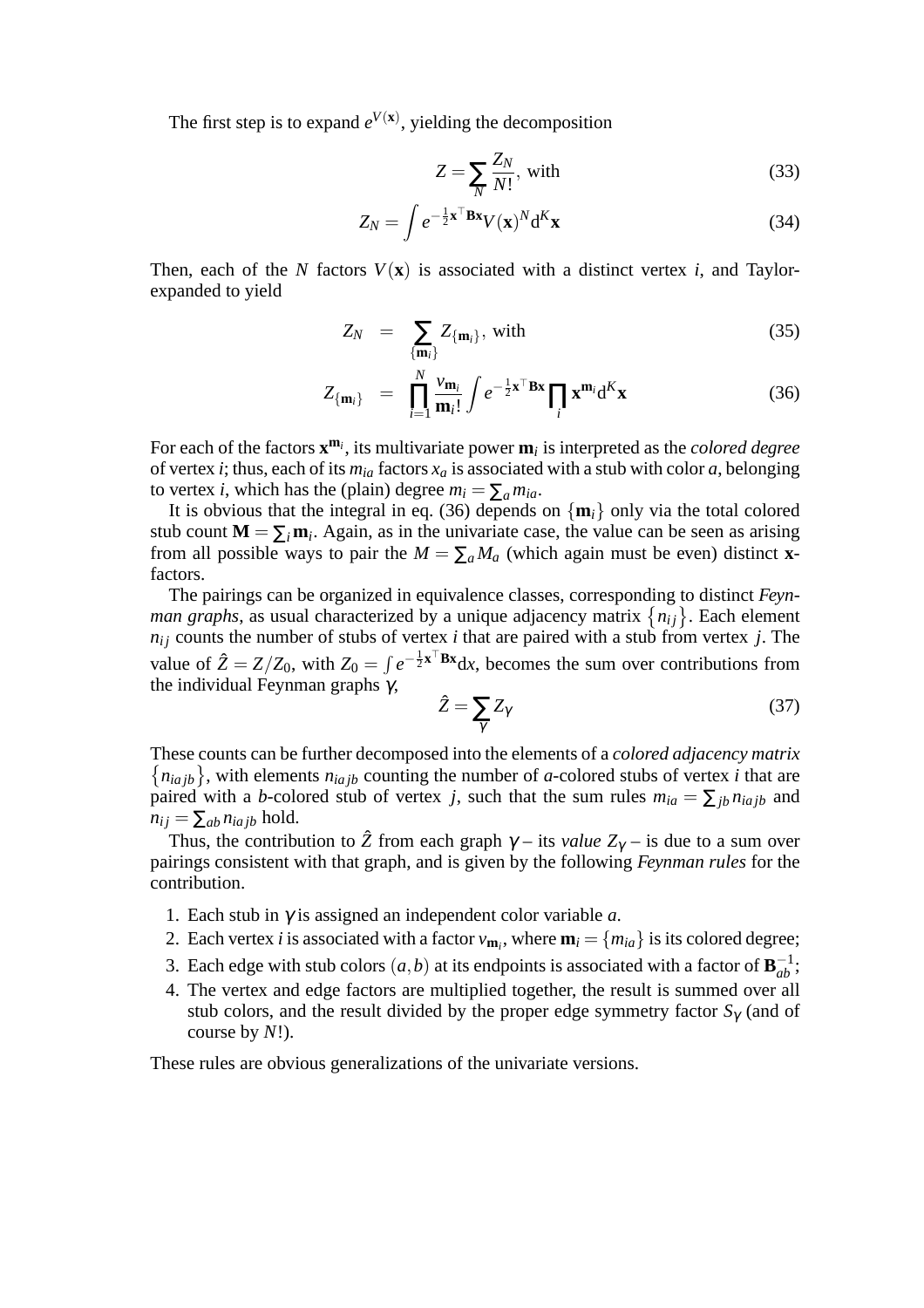Now we want to interpret these Feynman graphs as *random graphs* in a multivariate version of *RFG*, with a statistical weight for each distinct graph proportional to the corresponding graph value as given by the Feynman rules.

#### **Saddlepoints and Colored Degree Distributions**

We wish to investigate the properties of the resulting graph ensemble. To that end, let us investigate the degrees, or even better, the *colored degrees*, of the resulting graphs. For a fixed N, the distribution over colored degree sequences  $\{\mathbf{m}_i\}$  is obviously given by

$$
P\{\mathbf{m}_i\} = \frac{Z_{\{\mathbf{m}_i\}}}{Z_N} \tag{38}
$$

By summing over the colored degrees of all vertices except one, the colored degree distribution of a single vertex results, and is given by

$$
p_{\mathbf{m}} = \frac{v_{\mathbf{m}}}{\mathbf{m}!} \frac{\int e^{-\frac{1}{2}\mathbf{x}^{\top} \mathbf{B} \mathbf{x}} \mathbf{x}^{\mathbf{m}} V(\mathbf{x})^{N-1} d^{K} \mathbf{x}}{\int e^{-\frac{1}{2}\mathbf{x}^{\top} \mathbf{B} \mathbf{x}} V(\mathbf{x})^{N} d^{K} \mathbf{x}}
$$
(39)

As was the case for univariate integrals, we can hope to evaluate this with *saddle point* methods in the thermodynamic limit of  $N \rightarrow \infty$ . For a point  $\mathbf{x}_0$  to be a saddle point of  $Z_N$ , it must render the integrand of  $Z_N$  extremal, corresponding to the saddle point condition

$$
0 = -\mathbf{B}\mathbf{x}_0 + N\frac{\nabla V}{V} \Rightarrow \mathbf{B}\mathbf{x}_0 V(\mathbf{x}_0) = N\nabla V(\mathbf{x}_0)
$$
 (40)

For the single-vertex colored degree distribution, the saddle point approximation yields

$$
p_{\mathbf{m}} = \frac{v_{\mathbf{m}} \mathbf{x}_0^{\mathbf{m}}}{\mathbf{m}! V(\mathbf{x}_0)}
$$
(41)

with the generating function  $H(z) = \sum_{m} p_m z^m$  given by

$$
H(\mathbf{z}) = \frac{V(\mathbf{x}_0 \circ \mathbf{z})}{V(\mathbf{x}_0)}
$$
(42)

where the ring "∘" represents the componentwise multiplication of two vectors.

Assuming the saddle point  $\mathbf{x}_0$  to have entirely positive components,  $x_{0,a} > 0$ , we can change integration variables to rescaled variables **y**, given by  $\mathbf{x} = \mathbf{y} \circ \mathbf{x}_0$ . Accordingly, we can define  $V_0 = V(\mathbf{x}_0)$ , in terms of which  $V(\mathbf{x}) = V(\mathbf{y} \circ \mathbf{x}_0) = V_0 H(\mathbf{y})$ . We also choose to define a transformed matrix **T** from  $N$ **T**<sup> $-1$ </sup> = **x**<sub>0</sub> ◦**B** ◦ **x**<sub>0</sub>. yielding  $T_{ab} \ge 0$ .

For  $Z_N$ , this yields the expression

$$
Z_N \propto \int e^{-\frac{N}{2}\mathbf{y}^\top \mathbf{T}^{-1}\mathbf{y}} H(\mathbf{y})^N \mathbf{d}^K \mathbf{y}
$$
 (43)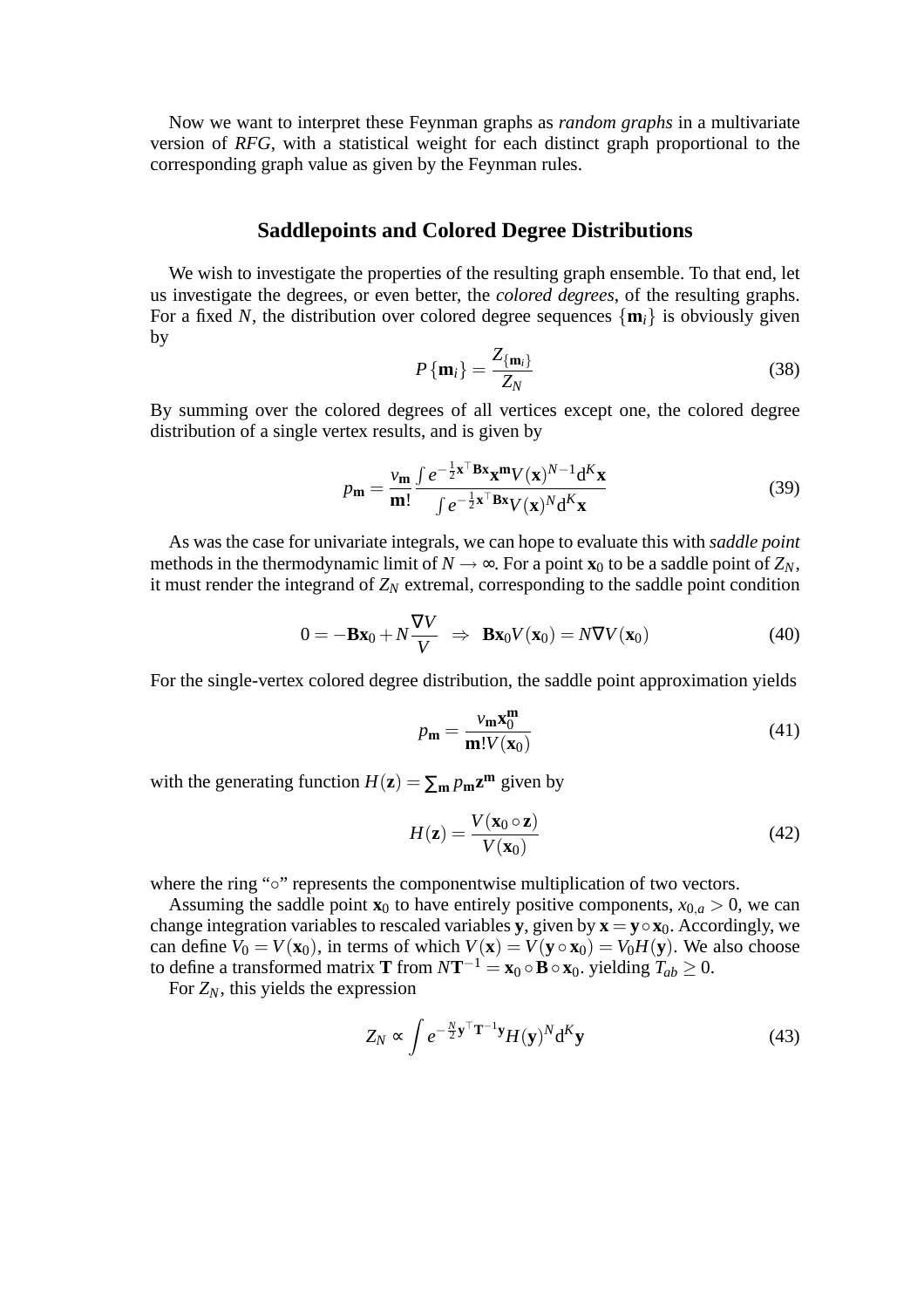with an integrand constructed to have a saddle point at  $y = 1 = \{1, ..., 1\}$ , which implies the following constraint on the matrix **T**.

$$
\mathbf{T}^{-1}\mathbf{1} = \frac{\nabla H(\mathbf{1})}{H(\mathbf{1})} \Rightarrow \mathbf{T}\bar{\mathbf{m}} = \mathbf{1}
$$
 (44)

where we have introduced the *average colored degree*,  $\bar{\mathbf{m}} = \nabla H|_{\mathbf{v}=\mathbf{1}}$ , while normalization of the colored degree distribution with necessity implies  $H(1) = 1$ .

# **Similarities and Differences to CDRG**

Now let us assume we are using the convenient coordinates **x**, with the saddle point asymptotically assumed to be at  $\mathbf{x} = 1$ , in terms of which  $Z_N$  is defined by eq. (43).

From the above discussion, it is should be obvious that the multivariate RFG approach shows strong similarities to the corresponding CDRG model [10], which is defined in terms of a given graph size *N*, a color set  $[1, \ldots, K]$ , a *colored degree distribution*  $\{p_m\}$ , and a *color preference matrix*,  $\mathbf{T} = \{T_{ab}\}\$ , with non-negative elements  $T_{ab}$ , required to fulfill the constraint eq. (44), as follows. For each vertex, its colored degree is drawn independently from the given distribution. Then a *weighted random pairing* of the full set of  $M = \sum_a M_a$  colored stubs is performed, where each edge connecting colors a, b provides a weight factor  $\propto T_{ab}$ .

For the random Feynman graphs, the distribution over colored degree sequences, for fixed *N*, becomes

$$
P_{\{\mathbf{m}_i\}}^{\text{RFG}} = \frac{Z_{\{\mathbf{m}_i\}}}{Z_N} = \prod_i p_{\mathbf{m}_i} \frac{\int e^{-\frac{N}{2}\mathbf{x}^\top \mathbf{T}^{-1}\mathbf{x}} \mathbf{x}^\mathbf{M} \mathbf{d}^K \mathbf{x}}{\int e^{-\frac{N}{2}\mathbf{y}^\top \mathbf{T}^{-1}\mathbf{y}} H(\mathbf{y})^N \mathbf{d}^K \mathbf{y}}
$$
(45)

This can be compared to the corresponding CDRG result, which of course has the factorized structure

$$
P_{\{\mathbf{m}_i\}}^{\text{CDRG}} = \prod_i p_{\mathbf{m}_i} \tag{46}
$$

In analogy to the univariate case, we note that the associated RFG and CDRG ensembles agree on (1) the distribution over colored graphs conditional on a fixed colored degree sequence, and (2) the distribution over colored degree sequences conditional upon a fixed total colored stub count **M**. The former follows from the equivalence of the random pairing step involved in both ensembles, and the latter from a direct comparison of eqs.  $(45, 46)$ .

Thus, the two ensembles only disagree on the distribution over the total colored stub count **M**; once it is clamped to a certain value, the two yield identical distributions over graphs, even before summing over colors.

In agreement with the univariate case, the condition for the saddle point at  $x = 1$  to define a local maximum of the integrand for the formal integral  $Z = \int$  $e^{N_0(-\mathbf{x}^\top \mathbf{T}^{-1} \mathbf{x}/2 + H(\mathbf{x}))} d^K \mathbf{x}$  is equivalent to the condition of *subcriticality* of the associated CDRG model [10]. Also, *Z* is formally dominated by graphs with  $N = N_0$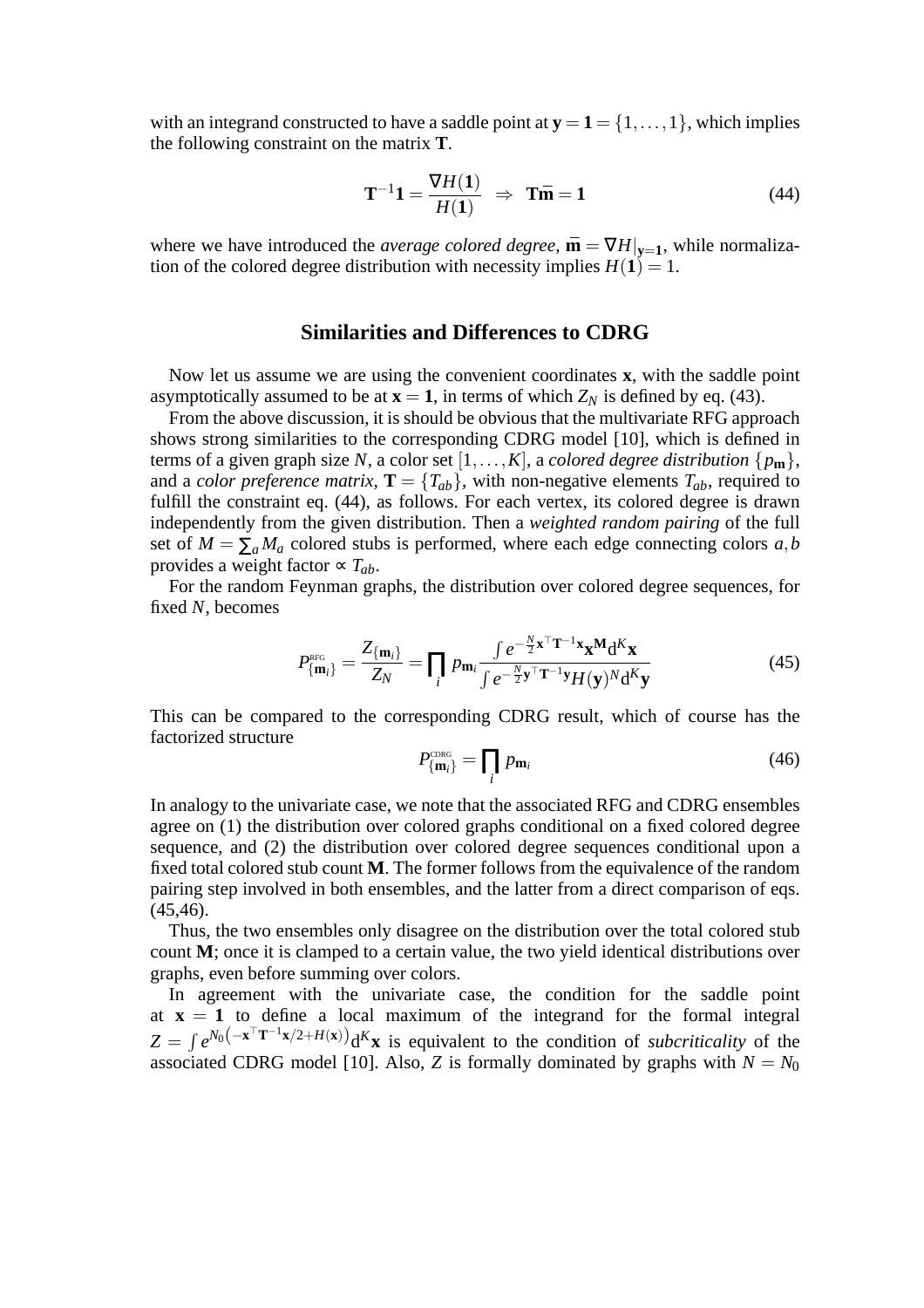and  $M = N_0 \bar{m}$ , in the sense that the saddle point values of *Z* and the restrictions  $Z_N$  and *Z*<sub>*N***M**</del> all agree to leading order, while *Z*<sup>*N*</sup> as a function of *N* is stationary for  $N = N_0$ , as</sub> is  $Z_{N_0M}$  as a function of **M** for  $M = N_0 \langle m \rangle$ .

# **CONCLUSIONS**

A large class of ensembles of Feynman graphs for integrals representing statisticalmechanical partition functions have been investigated as models for random graphs, with the statistical weight of a graph taken to be proportional to its associated value as a contribution to the integral.

For the case of univariate integrals, it was previously known [13] that the resulting random Feynman graph ensembles closely resemble those of random graphs with a given degree distribution, or DRG. In this article, it was found that for the case of *multivariate* integrals, the associated random Feynman graphs in a similar way resemble those of CDRG, a stub-colored extension of DRG. These findings are new, although such relations were conjectured in ref. [10])

For the restriction of the ensembles to a clamped value of the total (colored) stub count, the agreement was in fact shown to be exact, while the distribution over the total (colored) stub count was shown to differ, which leads to differences also in the resulting degree distributions. We speculate that this may be the effect of the random Feynman graph ensemble defining a kind of *annealed approximation* to the (C)DRG one, where the disorder as defined by the random (colored) degree sequence is considered *quenched*, i.e. randomly chosen from a given distribution, then clamped in the random pairing step. In the random Feynman graphs, as a contrast, both degrees and pairings fluctuate on an equal level.

The establishment of close relations between different models opens up the stage for questions as to the relation between the critical phenomena in the graph models (such as the appearance of a giant component) and those in the associated statisticalmechanical models. Some relations of this type was found, but more work is needed to further illuminate this issue.

Finally, we note that a straightforward generalization to random Feynman graph models for *directed* stub-colored graphs should be possible by considering suitably defined multidimensional integrals over a set of *complex* variables.

# **ACKNOWLEDGMENTS**

It is a pleasure to thank the organizers of CNET2004 for the invitation, and for a well organized conference in the charming city of Aveiro. This work has in part been supported by the Swedish Foundation for Strategic Research.

# **REFERENCES**

- 1. Erdős, P., and Rényi, A., *Publ. Math. Inst. Hungar. Acad. Sci.*, **5**, 17 (1960).
- 2. Janson, S., Łuczak, T., and Ruciński, A., *Random Graphs*, Wiley and Sons, New York, 2000.